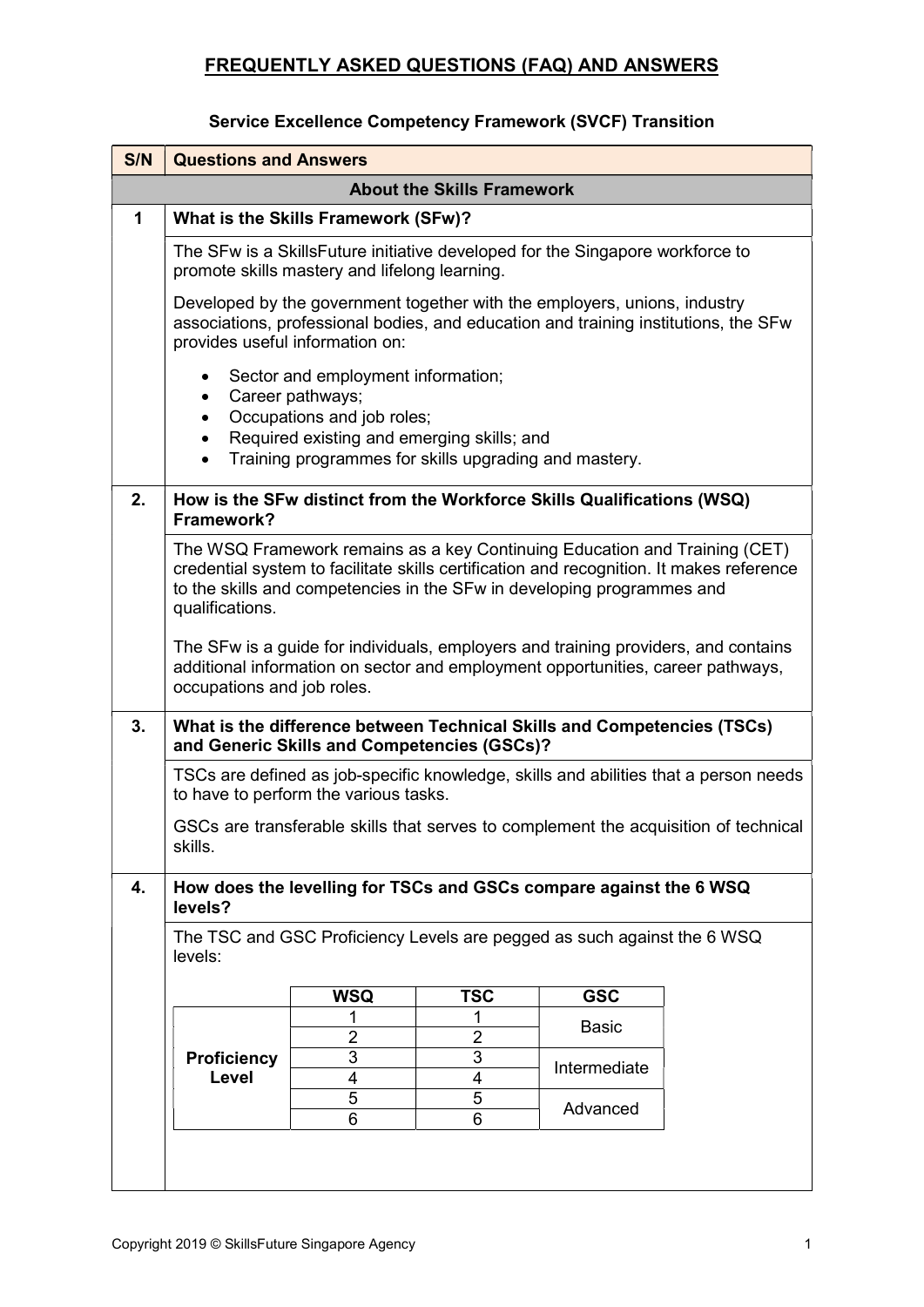|    | <b>Transition of Service Excellence Competency Framework (SVCF)</b>                                                                                                                                                                                                 |                                                                                                                                                                                                                                                                                             |  |  |  |
|----|---------------------------------------------------------------------------------------------------------------------------------------------------------------------------------------------------------------------------------------------------------------------|---------------------------------------------------------------------------------------------------------------------------------------------------------------------------------------------------------------------------------------------------------------------------------------------|--|--|--|
| 5. | What is the impact of the transition on Service Excellence Competency<br>Framework (SVCF) Competency Standards (CS) and/or Skills Standards<br>(SS)?                                                                                                                |                                                                                                                                                                                                                                                                                             |  |  |  |
|    | Each SVCF CS/SS will be transited to a TSC at one Proficiency Level*. Following<br>the transition, all SOAs will reflect the respective TSC titles and Proficiency Levels<br>instead of the SVCF CS/SS title.                                                       |                                                                                                                                                                                                                                                                                             |  |  |  |
|    | This is with the exception of two CS/SS:<br>$\ast$<br>Provide Go-the-Extra-Mile Service (SVCF-CS-101C-1)<br>٠<br>Project a Positive and Professional Image (SVCF-CS-102C-1)<br>These two CS/SS are merged and mapped to the TSC 'Service Excellence' at<br>Level 1. |                                                                                                                                                                                                                                                                                             |  |  |  |
| 6. | Does this transition entail revisions to existing courseware?                                                                                                                                                                                                       |                                                                                                                                                                                                                                                                                             |  |  |  |
|    | Courseware which are currently aligned to SVCF CS/SS will not need to be<br>revised, as the TSCs identified are comparable to SVCF CS/SS*.<br><i>*Please see Table 1 for exceptions.</i>                                                                            |                                                                                                                                                                                                                                                                                             |  |  |  |
|    | Table 1<br><b>Scenario</b>                                                                                                                                                                                                                                          | <b>Transition Advice</b>                                                                                                                                                                                                                                                                    |  |  |  |
|    | Training providers are running both<br>CS/SS as listed:<br>Provide Go-the-Extra-Mile Service<br>(SVCF-CS-101C-1)<br>Project a Positive and Professional<br>Image (SVCF-CS-102C-1)                                                                                   | Existing courseware does not need to<br>be revised. Following an administrative<br>reaccreditation, training providers can<br>proceed to run the courses without<br>change. Trainees will only receive 1<br>SOA after completion.                                                           |  |  |  |
|    | Training providers are running only one<br>CS/SS as listed:<br>Provide Go-the-Extra-Mile Service<br>(SVCF-CS-101C-1)                                                                                                                                                | As this CS/SS is only partially mapped<br>to the TSC 'Service Excellence' at<br>Level 1, training providers will need to<br>revise and enhance their courseware<br>before accrediting to the TSC 'Service<br>Excellence' Level 1. Please refer to the<br>mapping document for more details. |  |  |  |
|    | Training providers are running only one<br>CS/SS as listed:<br><b>Project a Positive and Professional</b><br>Image (SVCF-CS-102C-1)                                                                                                                                 | As this CS/SS is <50% mapped to the<br>TSC 'Service Excellence' at Level 1,<br>training providers will need to revise<br>and enhance their courseware before<br>accrediting to the TSC 'Service<br>Excellence' Level 1. Please refer to the<br>mapping document for more details.           |  |  |  |
| 7. | What is the impact of the transition on SVCF qualifications?                                                                                                                                                                                                        |                                                                                                                                                                                                                                                                                             |  |  |  |
|    |                                                                                                                                                                                                                                                                     | All four SVCF qualifications can continue to be delivered. Existing qualification                                                                                                                                                                                                           |  |  |  |
|    | bundles and naming nomenclature will be retained.                                                                                                                                                                                                                   |                                                                                                                                                                                                                                                                                             |  |  |  |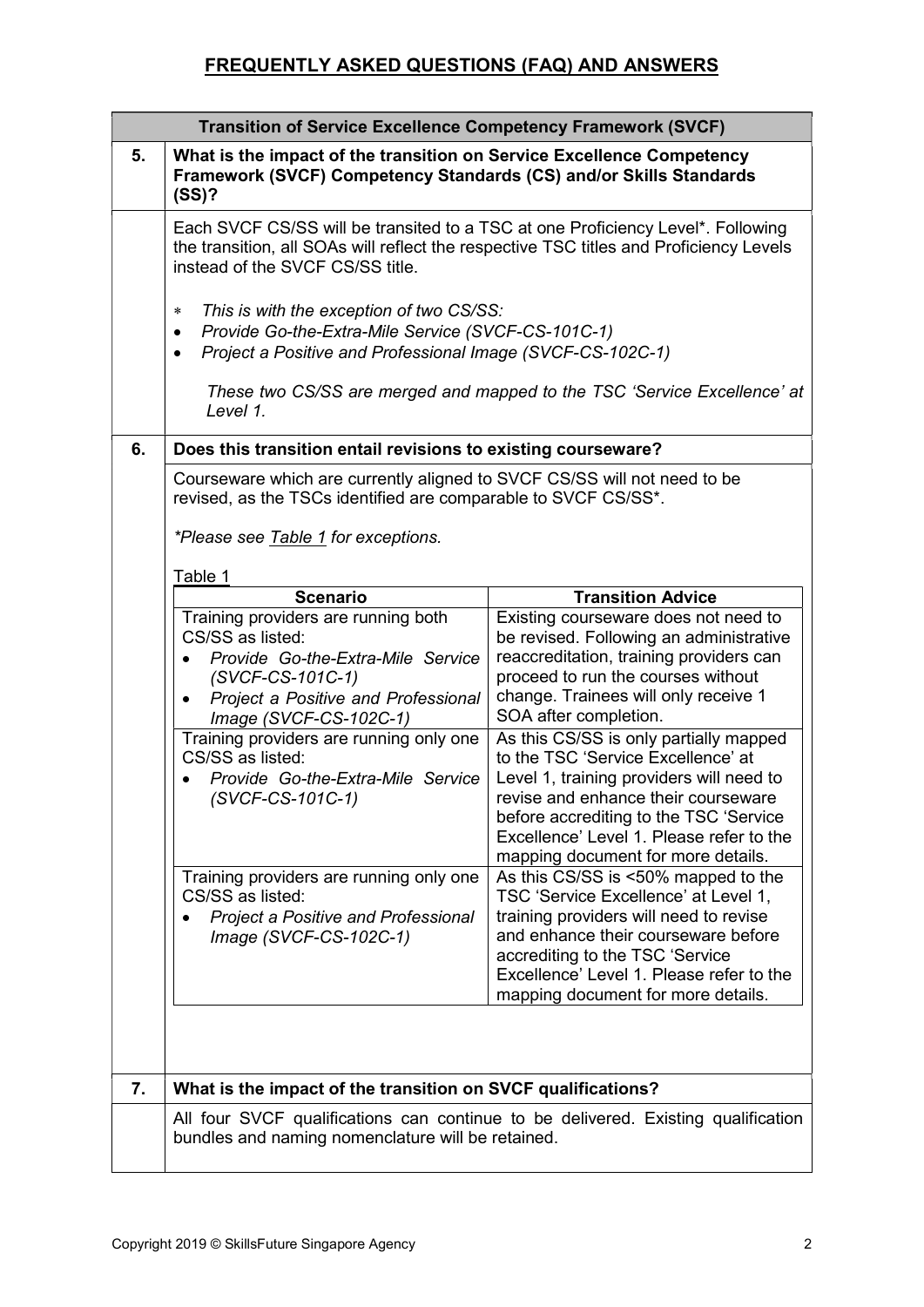| 8.  | Will the trainees be issued a Retail qualification by mistake?                                                                                                                                                                                                                                   |                                                                                                                                                                                                                                                                      |  |  |  |
|-----|--------------------------------------------------------------------------------------------------------------------------------------------------------------------------------------------------------------------------------------------------------------------------------------------------|----------------------------------------------------------------------------------------------------------------------------------------------------------------------------------------------------------------------------------------------------------------------|--|--|--|
|     | will not be dual-generation of qualifications either.                                                                                                                                                                                                                                            | No. Following the transition, each SVCF qualification will comprise of a fixed set of<br>TSCs from SFw for Retail. Therefore, the completion of this fixed set of TSCs will<br>lead to a generation of a SVCF qualification instead of a Retail qualification. There |  |  |  |
| 9.  | Can new qualification bundles be proposed?                                                                                                                                                                                                                                                       |                                                                                                                                                                                                                                                                      |  |  |  |
|     | At the moment, no new qualification bundles can be proposed. As SVCF<br>qualifications are by nature 'horizontal' qualifications, the qualification design is not<br>affected by changes to qualification bundling rules that are applied to industry-<br>specific or 'vertical' qualifications. |                                                                                                                                                                                                                                                                      |  |  |  |
| 10. | Must the "electives" for SVCF qualifications be chosen from SFw for Retail<br>only?                                                                                                                                                                                                              |                                                                                                                                                                                                                                                                      |  |  |  |
|     | They can be a TSC from any SFw, at the same level as the qualification, or taken<br>from one level above or below that level.                                                                                                                                                                    |                                                                                                                                                                                                                                                                      |  |  |  |
|     | <b>Certified Service Professional (CSP) Programme Version 2</b>                                                                                                                                                                                                                                  |                                                                                                                                                                                                                                                                      |  |  |  |
| 11. | Following the discontinuation of the CSP programme, can modular<br>programmes for the respective TSCs still be delivered?                                                                                                                                                                        |                                                                                                                                                                                                                                                                      |  |  |  |
|     | programmes, trainees will be issued SOAs instead of the CSP certificate.                                                                                                                                                                                                                         | Yes, modular programmes can be delivered. Following the completion of the                                                                                                                                                                                            |  |  |  |
| 12. | Following the discontinuation of the CSP programme, can the title "Certified"<br>Service Professional" still be used in marketing and promotional materials and<br>collaterals?                                                                                                                  |                                                                                                                                                                                                                                                                      |  |  |  |
|     | It is not advisable to use the same title for marketing and promotional purposes as<br>it may mislead the public into thinking that the product remains supported by SSG.                                                                                                                        |                                                                                                                                                                                                                                                                      |  |  |  |
|     | <b>Transition Matters</b>                                                                                                                                                                                                                                                                        |                                                                                                                                                                                                                                                                      |  |  |  |
| 13. | When is the transition period?                                                                                                                                                                                                                                                                   |                                                                                                                                                                                                                                                                      |  |  |  |
|     | Training providers must go through organisational accreditation (OA) during the<br>period of 1 April 2019 to 30 June 2019, and course accreditation (CA) during the<br>period of 1 May 2019 to 31 July 2019, with fee waivers granted for both<br>processes*.                                    |                                                                                                                                                                                                                                                                      |  |  |  |
|     | Training providers are to complete the training activities for WSQ courses based on<br>SVCF CS/SS by 30 September 2020.<br>*Please see Table 2 for exceptions to fee waivers.                                                                                                                    |                                                                                                                                                                                                                                                                      |  |  |  |
|     |                                                                                                                                                                                                                                                                                                  |                                                                                                                                                                                                                                                                      |  |  |  |
|     | Table 2                                                                                                                                                                                                                                                                                          |                                                                                                                                                                                                                                                                      |  |  |  |
|     | <b>Scenario</b><br>Training providers are running both                                                                                                                                                                                                                                           | <b>Transition Advice</b><br>Existing courseware does not need to                                                                                                                                                                                                     |  |  |  |
|     | CS/SS as listed:                                                                                                                                                                                                                                                                                 | be revised. Training providers can go                                                                                                                                                                                                                                |  |  |  |
|     | Provide Go-the-Extra-Mile Service<br>(SVCF-CS-101C-1)                                                                                                                                                                                                                                            | through an administrative<br>reaccreditation and indicate both                                                                                                                                                                                                       |  |  |  |
|     |                                                                                                                                                                                                                                                                                                  | course codes in the CA submission on                                                                                                                                                                                                                                 |  |  |  |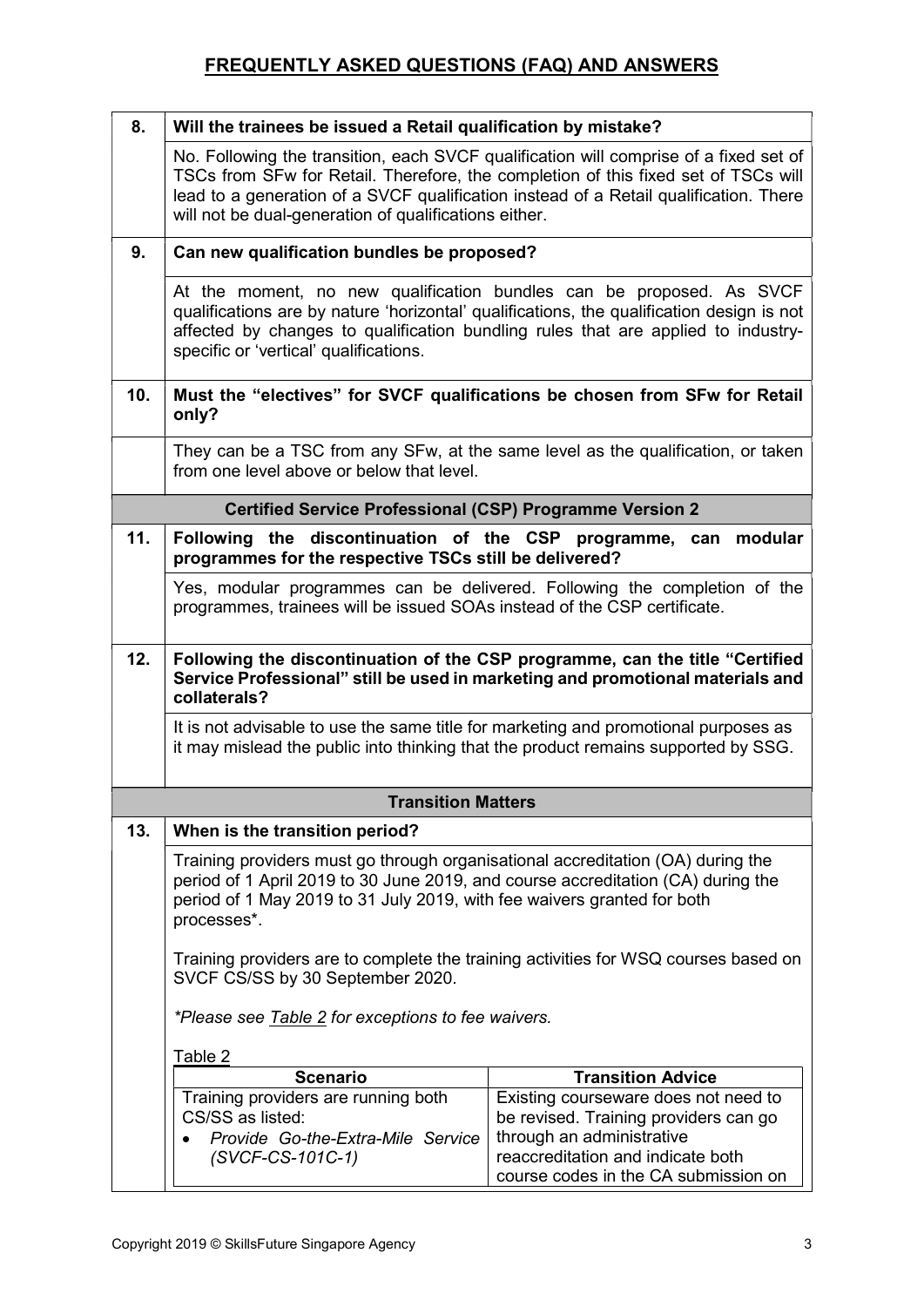|     | Project a Positive and Professional<br>Image (SVCF-CS-102C-1)                                                                                                                                                                      | SkillsConnect. No course proposal is<br>required, and fee waiver will be<br>granted.                                                                                                                                                                         |  |
|-----|------------------------------------------------------------------------------------------------------------------------------------------------------------------------------------------------------------------------------------|--------------------------------------------------------------------------------------------------------------------------------------------------------------------------------------------------------------------------------------------------------------|--|
|     | Training providers are running only one<br>CS/SS as listed:<br>Provide Go-the-Extra-Mile Service<br>(SVCF-CS-101C-1)                                                                                                               | As this CS/SS is only partially mapped<br>to the TSC 'Service Excellence' at<br>Level 1, training providers will need to<br>revise and enhance the courseware<br>before accrediting. Course proposal is<br>required, and a CA fee of \$160.50 will<br>apply. |  |
|     | Training providers are running only one<br>CS/SS as listed:<br><b>Project a Positive and Professional</b><br>Image (SVCF-CS-102C-1)                                                                                                | As this CS/SS is <50% mapped to the<br>TSC 'Service Excellence' at Level 1,<br>training providers will need to revise<br>and enhance the courseware before<br>accrediting. Course proposal is<br>required, and a full CA fee of \$642.00<br>will apply.      |  |
| 14. | Can OA and CA still be submitted after the transition period?                                                                                                                                                                      |                                                                                                                                                                                                                                                              |  |
|     | Past the transition deadline, full OA and CA fees will apply.                                                                                                                                                                      |                                                                                                                                                                                                                                                              |  |
| 15. | Will the OA and CA processes affect the delivery of existing SVCF<br>programmes?                                                                                                                                                   |                                                                                                                                                                                                                                                              |  |
|     | The required OA and CA processes are administrative procedures which will not<br>affect the delivery of existing programmes.                                                                                                       |                                                                                                                                                                                                                                                              |  |
| 16. | Is the submission of courseware necessary for this transition?                                                                                                                                                                     |                                                                                                                                                                                                                                                              |  |
|     | No, ATOs will only need to submit an administrative CA.                                                                                                                                                                            |                                                                                                                                                                                                                                                              |  |
| 17. | Is the submission of course proposal necessary for this transition?                                                                                                                                                                |                                                                                                                                                                                                                                                              |  |
|     | No. On the assumption that delivery methods, assessment(s) and course duration<br>remain unchanged, ATOs will only need to submit an administrative CA.                                                                            |                                                                                                                                                                                                                                                              |  |
| 18. | Can new courseware be submitted for accreditation during the stipulated<br>transition period?                                                                                                                                      |                                                                                                                                                                                                                                                              |  |
|     | ATOs should approach relevant officers from the Quality Management Division<br>(QMD) if they intend to submit new courseware for accreditation during the<br>stipulated transition period.                                         |                                                                                                                                                                                                                                                              |  |
|     | <b>Other</b>                                                                                                                                                                                                                       |                                                                                                                                                                                                                                                              |  |
| 19. | Can existing SVCF-aligned courseware be accredited to other TSCs, besides<br>those that were identified?                                                                                                                           |                                                                                                                                                                                                                                                              |  |
|     | SSG recommends that ATOs accredit SVCF-aligned courseware to the identified<br>TSCs only to ensure a seamless transition. ATOs will have to submit a separate<br>accreditation if they wish to align the courseware to other TSCs. |                                                                                                                                                                                                                                                              |  |
| 20. | Can existing SVCF-aligned courseware be accredited to GSCs?                                                                                                                                                                        |                                                                                                                                                                                                                                                              |  |
|     | SSG recommends that ATOs accredit SVCF-aligned courseware to the identified<br>TSCs only to ensure a seamless transition.                                                                                                          |                                                                                                                                                                                                                                                              |  |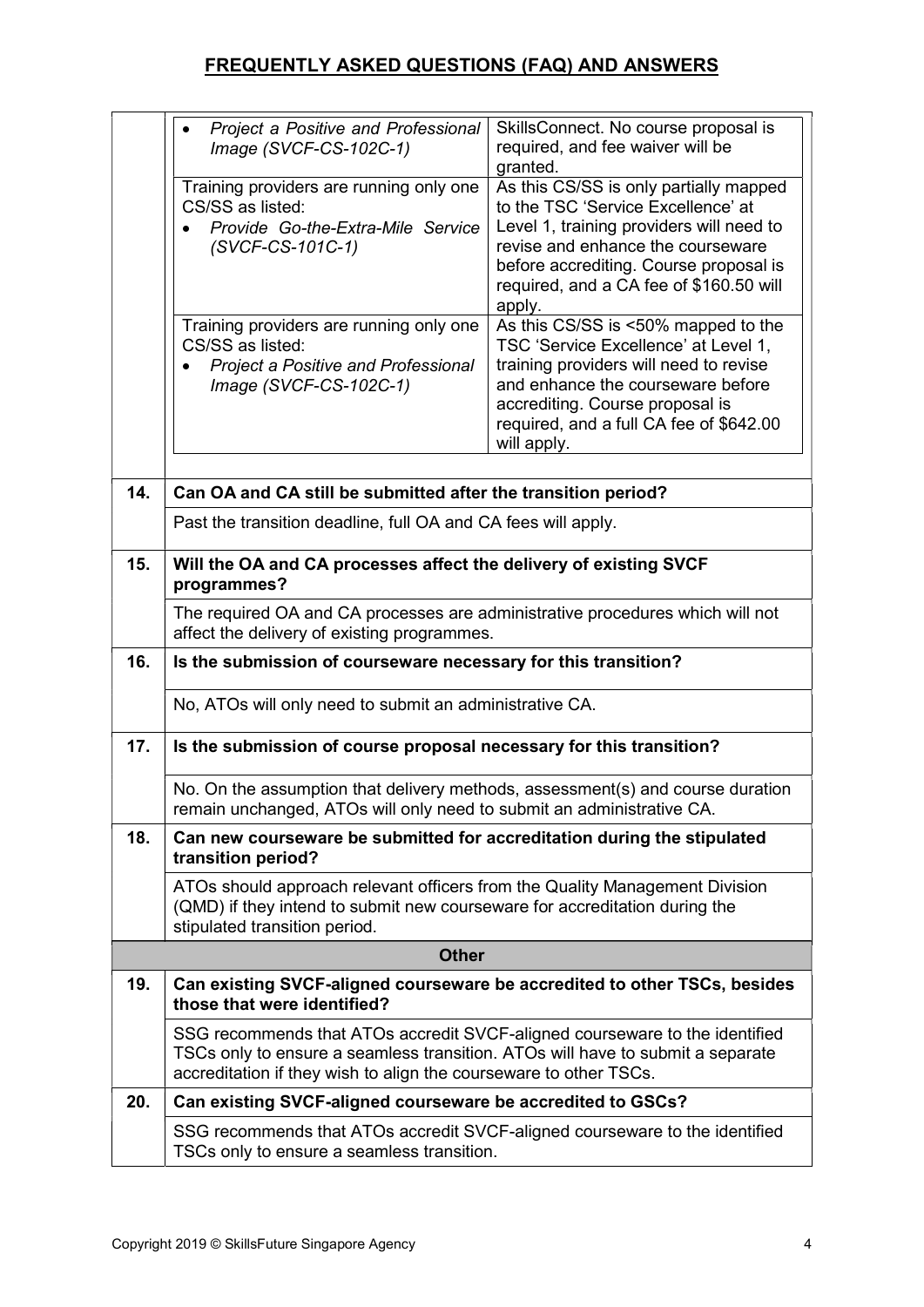| 21. | Why should the OA and CA be submitted under industry-specific SFws, when<br>service is a generic skill?                                                                                                                                                                                                                                                                                                                                                       |
|-----|---------------------------------------------------------------------------------------------------------------------------------------------------------------------------------------------------------------------------------------------------------------------------------------------------------------------------------------------------------------------------------------------------------------------------------------------------------------|
|     | Due to the cross-cutting nature of service skills, the SVCF standards have been<br>adopted across multiple SFws. These skills are found to be relevant to job roles<br>across different sectors. To streamline the OA and CA processes, SSG had identified<br>first adopters of the SVCF standards for which training providers can accredit under.<br>This means that the identified SFw is not the only framework that the SVCF<br>standards reside within. |
| 22. | Where can I find information about SVCF after the transition?                                                                                                                                                                                                                                                                                                                                                                                                 |
|     | The details of the framework and qualifications will remain publicly accessible on<br>SSG's website, www.ssg.gov.sg/wsq/Industry-and-Occupational-Skills/Service-<br>Excellence-Competency-Framework.html.                                                                                                                                                                                                                                                    |